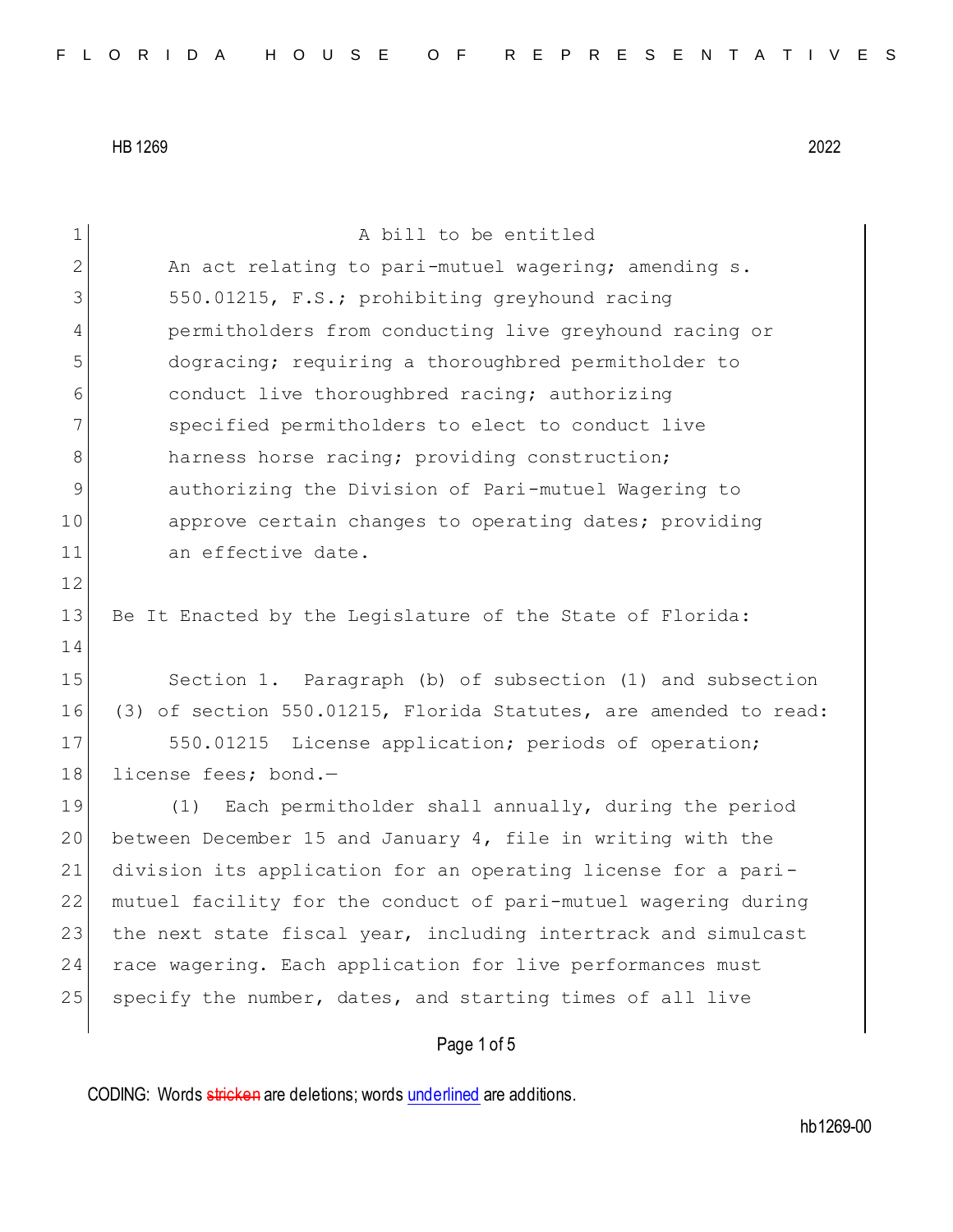26 performances that the permitholder intends to conduct. It must 27 also specify which performances will be conducted as charity or 28 scholarship performances.

 (b)1. A greyhound permitholder may not conduct live greyhound racing or dogracing. A jai alai permitholder, harness horse racing permitholder, or quarter horse racing permitholder may elect not to conduct live racing or games. A thoroughbred permitholder must conduct live thoroughbred racing. A greyhound permitholder, jai alai permitholder, harness horse racing permitholder, or quarter horse racing permitholder that does not conduct live racing or games retains its permit; is a pari-37 mutuel facility as defined in s.  $550.002(23)$ ; if such permitholder has been issued a slot machine license, the facility where such permit is located remains an eligible facility as defined in s. 551.102(4), continues to be eligible 41 for a slot machine license pursuant to  $s. 551.104(3)$ , and is 42 exempt from ss. 551.104(4)(c) and (10) and 551.114(2); is 43 eligible, but not required, to be a guest track and, if the permitholder is a harness horse racing permitholder, to be a host track for purposes of intertrack wagering and simulcasting pursuant to ss. 550.3551, 550.615, 550.625, and 550.6305; and 47 remains eligible for a cardroom license.

48 2. A permitholder or licensee may not conduct live 49 greyhound racing or dogracing in connection with any wager for 50 money or any other thing of value in the state. The division may

#### Page 2 of 5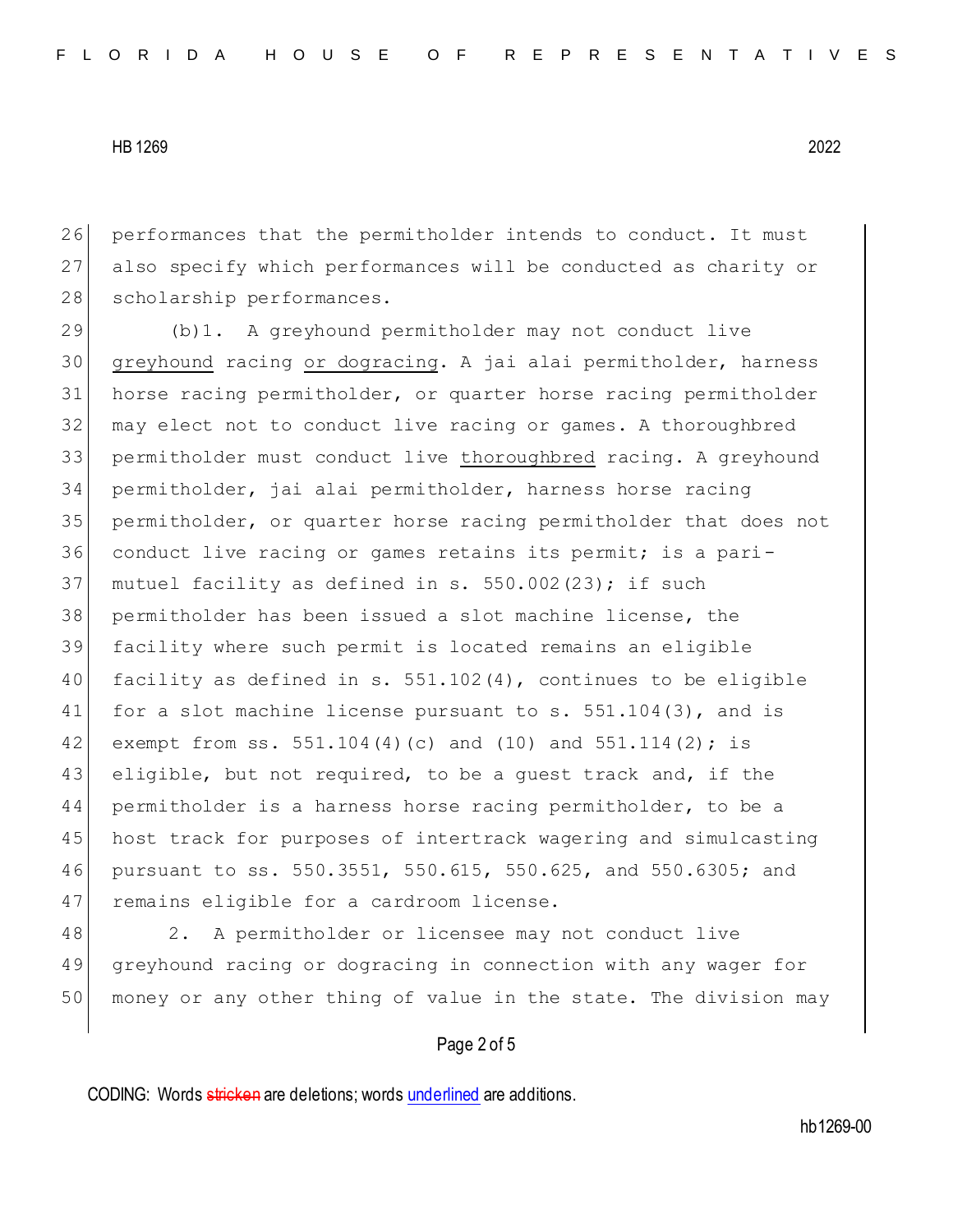51 deny, suspend, or revoke any permit or license under this 52 chapter if a permitholder or licensee conducts live greyhound 53 racing or dogracing in violation of this subparagraph. In 54 addition to, or in lieu of, denial, suspension, or revocation of 55 such permit or license, the division may impose a civil penalty 56 of up to \$5,000 against the permitholder or licensee for a 57 violation of this subparagraph. All penalties imposed and 58 collected must be deposited with the Chief Financial Officer to 59 the credit of the General Revenue Fund.

60 3. A greyhound permitholder, jai alai permitholder, 61 thoroughbred permitholder, or quarter horse racing permitholder 62 that held such permit during the  $2020 - 2021$  operating year may 63 elect to conduct live harness horse racing. Authorization to 64 conduct harness horse racing pursuant to this chapter may only 65 be granted to a permitholder that held an operating license to 66 conduct pari-mutuel wagering for fiscal year 2020-2021 or that 67 holds a permit issued pursuant to s. 550.3345. However, such 68 election to conduct harness horse racing does not entitle such 69 permitholder to receive an additional, or other type of, permit. 70 Live harness horse racing may only be conducted pursuant to this 71 chapter if such permitholder qualifies to retain the greyhound 72 permit, jai alai permit, thoroughbred permit, or quarter horse 73 racing permit held during the 2020-2021 operating year. 74 Authorization granted to conduct harness horse racing to a 75 permitholder other than a harness horse racing permitholder is

# Page 3 of 5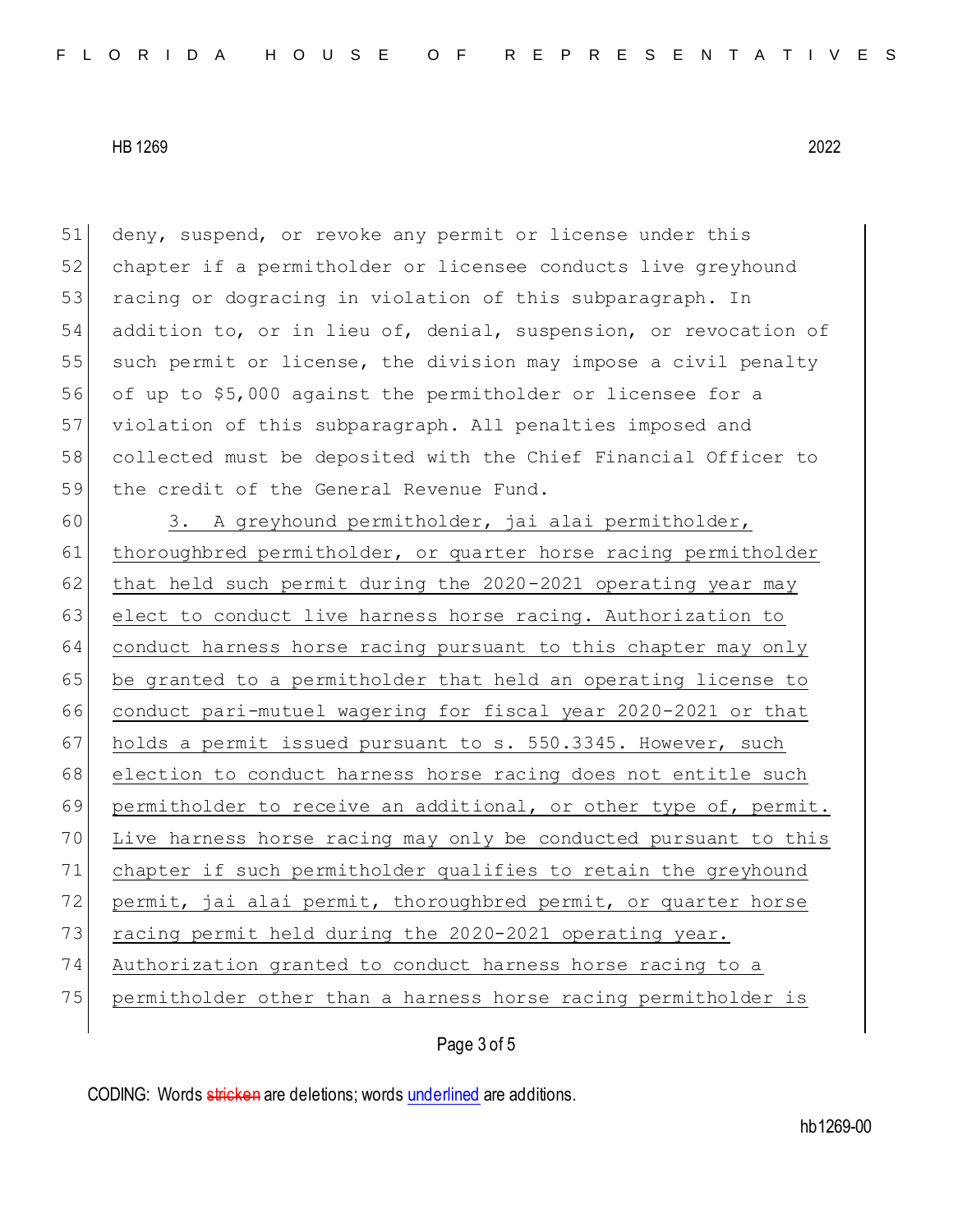76 not considered granting or issuance of a permit or license, or a 77 conversion of such permit, but is merely considered an 78 additional benefit of holding a greyhound permit, jai alai 79 permit, thoroughbred permit, or quarter horse racing permit 80 issued pursuant to s. 550.3345.

81 (3) The division shall issue each license no later than 82 March 15. Each permitholder shall operate all performances at 83 the date and time specified on its license. The division shall 84 have the authority to approve minor changes in racing dates 85 after a license has been issued. The division may approve 86 changes in racing dates after a license has been issued when 87 there is no objection from any operating permitholder that is 88 conducting live racing or games and that is located within 50 89 miles of the permitholder requesting the changes in operating 90 dates. In the event of an objection, the division shall approve 91 or disapprove the change in operating dates based upon the 92 impact on operating permitholders located within 50 miles of the 93 permitholder requesting the change in operating dates. In making 94 the determination to change racing dates, the division shall 95 take into consideration the impact of such changes on state 96 revenues. Notwithstanding any other provision of law, and for 97 the 2021-2022 and 2022-2023 state fiscal years  $\frac{1}{2}$  wear only, the 98 division may approve changes in operating dates:

99 (a) For a jai alai permitholder, harness horse racing 100 permitholder, or quarter horse racing permitholder if the

### Page 4 of 5